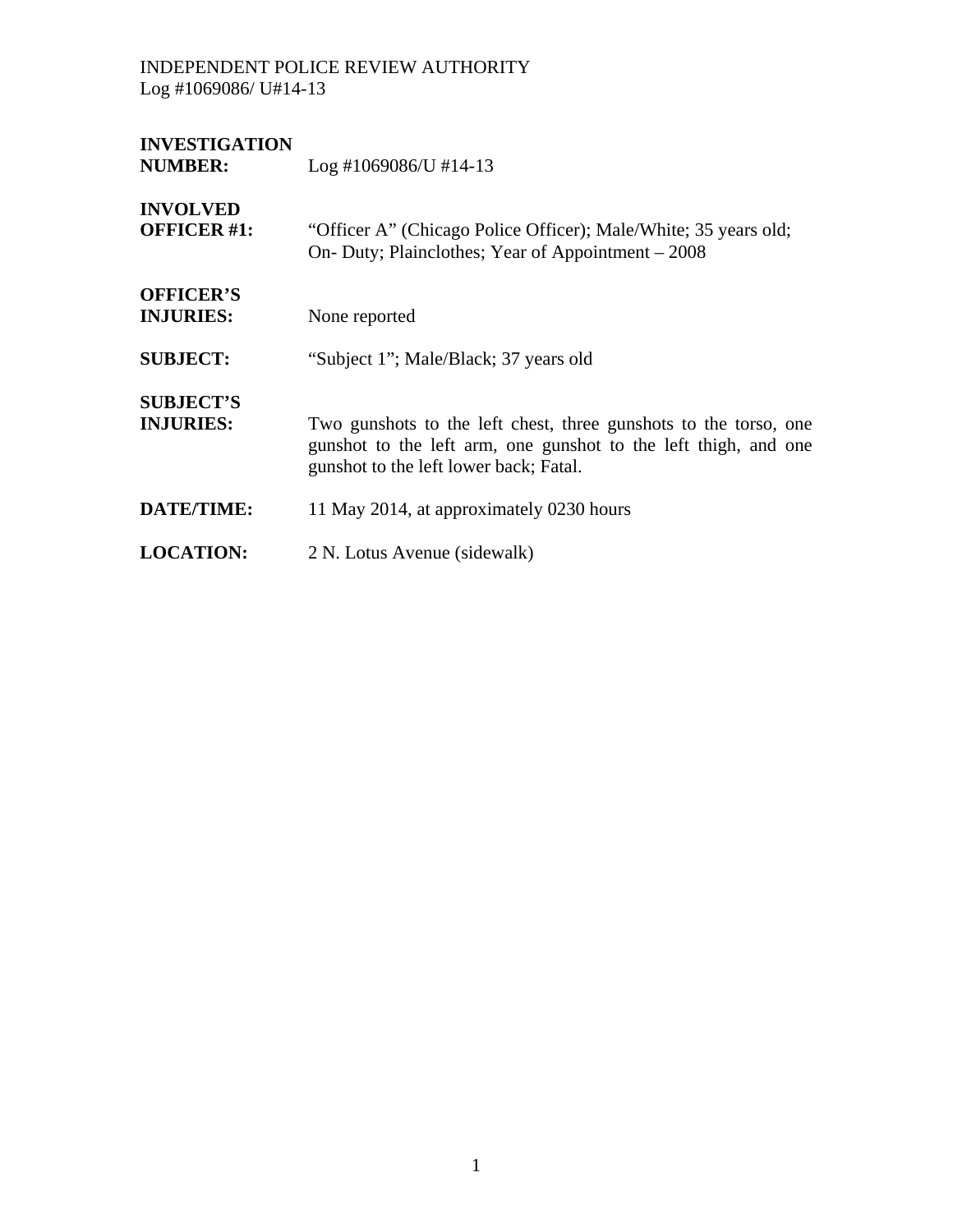#### **SUMMARY OF INCIDENT**

 This investigation, in conjunction with the information gained through the investigation launched by the Chicago Police Department, revealed the following:

 On 11 May 2014, at approximately 0230 hours, Police Officers A and B, were working beat number "1562B," in plainclothes and an unmarked vehicle. The officers responded to a disturbance involving a large crowd in the area of Lotus Avenue and Madison Street. Upon arrival, the officers, along with additional responding units, worked to disperse a large group of individuals that were leaving a nearby barbershop that was functioning as a nightclub on this date. Several patrons of the nightclub were involved in an argument just west of Lotus Avenue on Madison Street. An unidentified woman in the crowd pointed towards Subject 1 and indicated that Subject 1 had a firearm. A nearby officer relayed the woman's comment that Subject 1 had a firearm to other officers in the area via radio, including Officer A and Officer B. The officers observed Subject 1 with a firearm, and they observed Subject 1 attempting to tuck the weapon into his waistband as he walked briskly towards his vehicle, which was parked on Lotus Avenue just north of Madison Street.

 Officer A announced his office, and ordered Subject 1 to stop and show his hands. Subject 1 ignored Officer A's commands and continued towards his vehicle. Officer A moved in behind Subject 1 and attempted to secure Subject 1 by the back of his collar, at which time Subject 1 spun towards Officer A and began to pull his firearm from his waistband. Officer A pushed Subject 1 backwards and fired multiple shots from his service weapon, striking Subject 1 several times. As Subject 1 fell to the ground, he dropped a Glock 9mm semi-automatic pistol. Due to the large crowd still in the immediate area, Officer A kicked the weapon away from Subject 1 and then immediately secured the weapon. Subject 1 was transported to Loyola Hospital, where he later expired from his injuries. Subject 1 was pronounced at 0437 hours.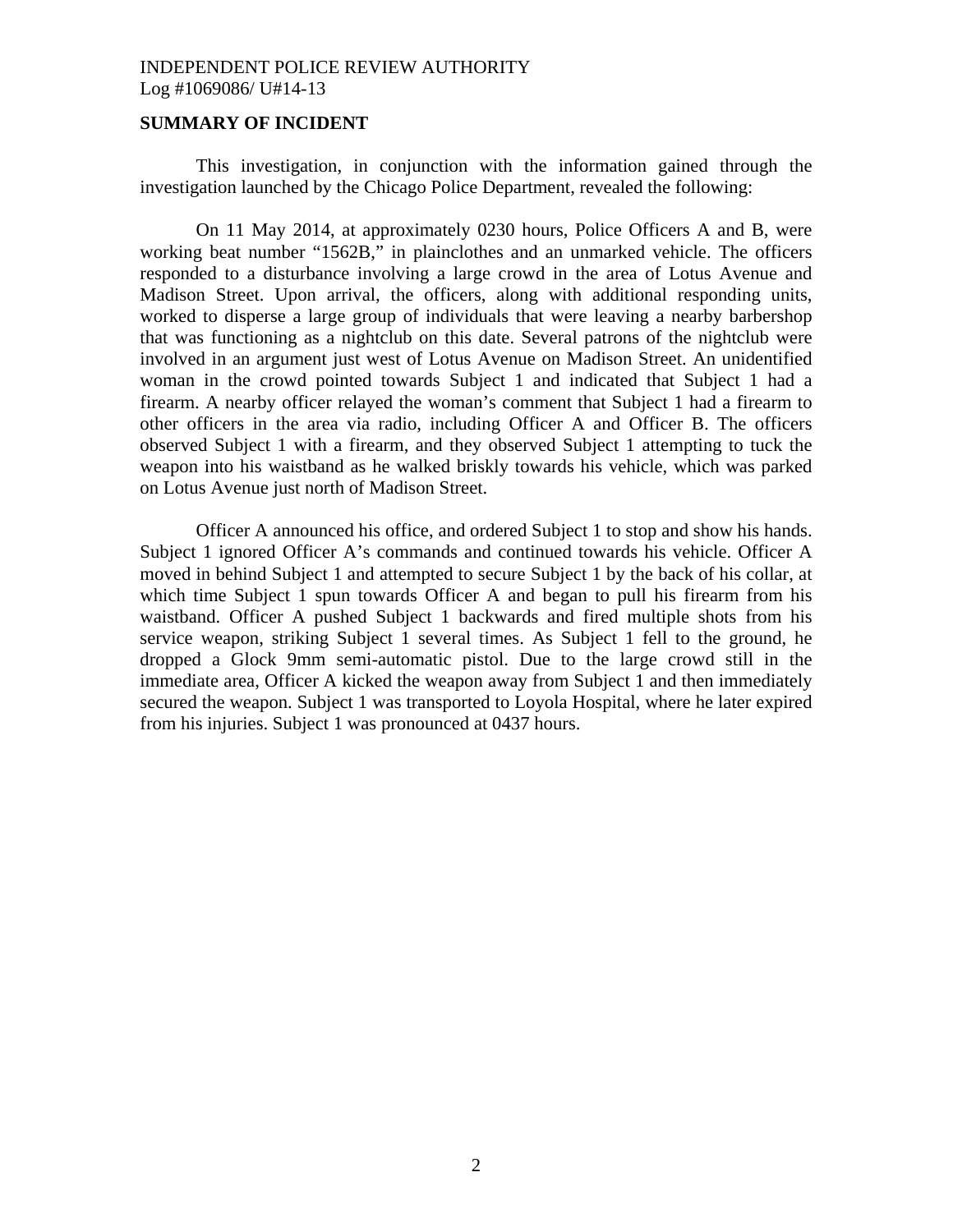#### **INVESTIGATION:**

**The IPRA Preliminary Report and the Major Incident Notification Report** essentially related the same information as reported in the Summary of Incident of this report.

**Chicago Police Department Case, Case Supplementary, Tactical Response, Officer's Battery, and Crime Scene Processing Reports** indicate Officer A was in civilian dress investigating the report of a person with a gun on the date, time and location of the incident. Subject 1 failed to follow Officer A's verbal direction, pulled away and fled from Officer A. When Officer A attempted to apprehend Subject 1, Subject 1 turned towards Officer A while holding a gun. Officer A, in imminent fear of battery, discharged his firearm, striking Subject 1 several times. Subject 1 was transported to Loyola Hospital, where he later expired as a result of his injuries. The scene was processed and multiple pieces of evidence, including the firearm reportedly belonging to Subject 1, were collected.

The reports document Officer C, spoke with Subject 1 while on scene, prior to EMS arrival, at which time Subject 1 informed Officer C "they handed me the gun and told me to run." $1$ 

The documents indicate CPD Sergeant 1 rode with Subject 1 in the ambulance from the scene of the shooting to Loyola Hospital, during which time Subject 1 informed CPD Sergeant 1 that "some guy he didn't know gave him the gun."<sup>[2](#page-2-1)</sup> Subject 1 also informed CPD Sergeant 1 that a police officer told him to "drop the gun"<sup>[3](#page-2-2)</sup> and that Subject 1 was holding the gun in his hand at the time. It is further documented that this exchange between CPD Sergeant 1 and Subject 1 was witnessed in part by Police Officer D, and CFD Paramedic 1.

The reports further document Witness 1 informed CPD Detective 1, she had been at a birthday party for Subject 1's aunt at the barber shop located at Madison Street and Lotus Street. Witness 1 told Subject 1, who was in the middle of the street with several other individuals, that it was time to go. As Subject 1 ran towards Witness 1, he reached into his right pocket to retrieve a packet of cigarettes for Witness 1. Witness 1 said "the police in a circle shot"<sup>[4](#page-2-3)</sup> Subject 1 as he was reaching for the cigarettes. Witness 1 stated she heard five or more shots and saw Subject 1 fall to the ground before the police relocated her to a nearby "police truck."[5](#page-2-4) 

 The **Evidence Technician Photographs** depict the scene of the shooting from various angles. The photographs include the shell casings, evidence markers, clothing, and apparent blood evidence at the scene. Photographs were taken of Officer A as he was

 $\overline{a}$ 

<sup>&</sup>lt;sup>1</sup> Attachment 72, Page 38.

<span id="page-2-1"></span><span id="page-2-0"></span><sup>2</sup> *Id.*, at Page 34. 3 *Id.* 

<span id="page-2-3"></span><span id="page-2-2"></span>

<sup>4</sup> *Id.*, at Page 26. 5 *Id.* 

<span id="page-2-4"></span>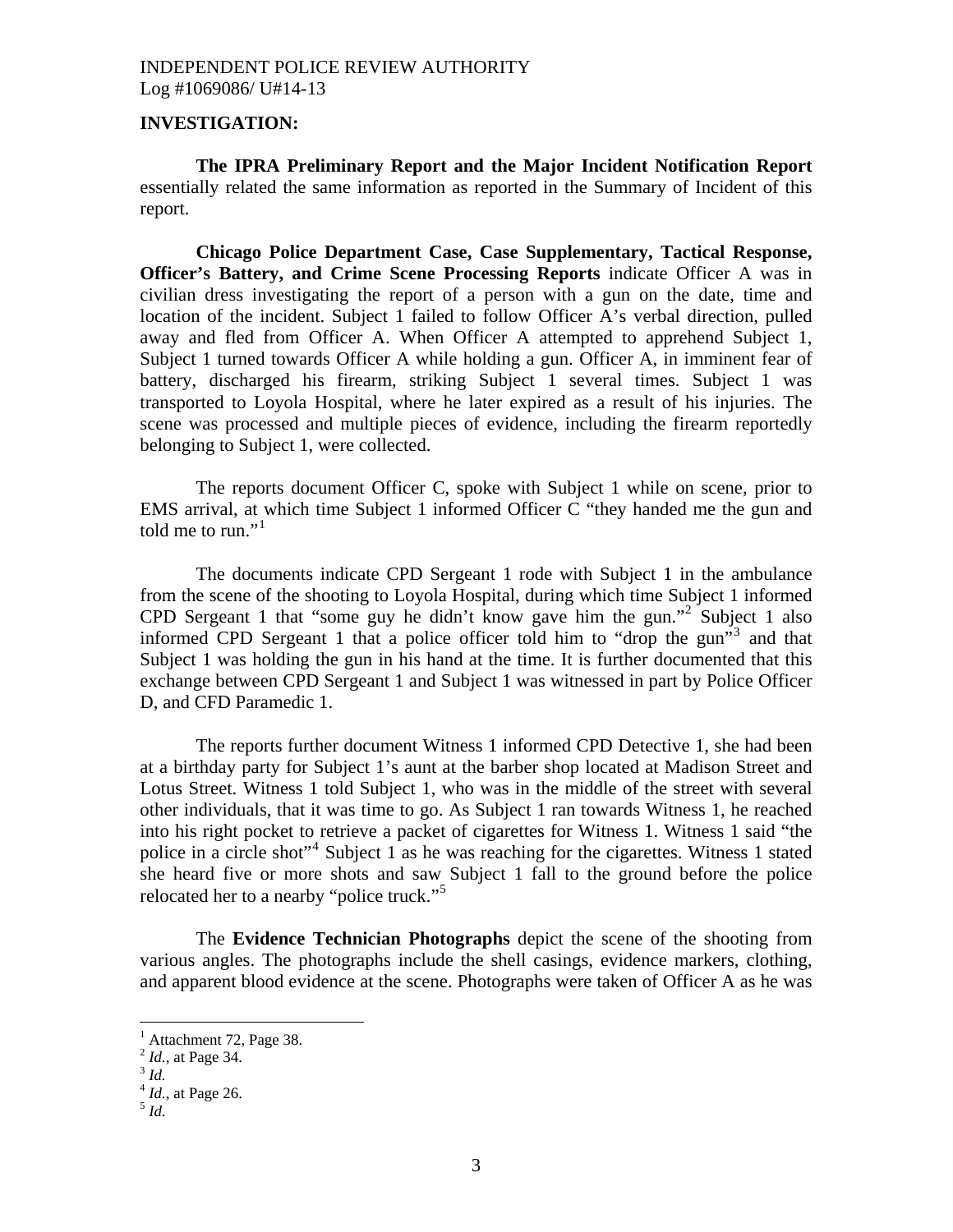dressed on the date and time of the incident. The photographs also depict multiple pictures of the Glock 9mm semi-automatic pistol reportedly belonging to Subject 1.

 Additional **Evidence Technician Photographs** depict Subject 1's body at Loyola Hospital, as well as his clothing.

The **OEMC and PCAD reports** were collected and made part of this case file. Review of the aforementioned documents show no information that is inconsistent with the facts as related by the involved and witness officers.

The **Police Observation Devices (PODs)** that were located in the immediate vicinity of the incident did not depict any footage that is inconsistent with the facts as related by the involved and witness officers.

**IPRA Investigators conducted canvasses** in an attempt to locate additional witnesses and/or evidence. Aside from statements collected from witnesses already referenced in this report, no additional information was discovered.

**Attempts to contact** known and potential witnesses proved to be fruitless. Witness 3, Witness 1, Witness 4, Witness 5, and Witness 6 all failed to keep their appointments, or outright refused to provide a statement concerning this incident.

**Video footage** from AutoZone surveillance cameras did not capture any of the events related to this incident.

The **Chicago Fire Department Ambulance Report** documents EMS 4 was dispatched to the scene at 0231 hours and arrived on the scene at 0242 hours. Upon arrival to the scene, EMS 4 found Subject 1 to be suffering from multiple gunshot wounds to his left arm, chest, and abdomen. Subject 1 was transported to Loyola Hospital.

**Loyola Hospital Medical Records** indicate Subject 1 arrived at the hospital suffering from multiple gunshot wounds. Attempts to stabilize Subject 1 were unsuccessful, and he ultimately expired at 0447 hours. The records further document an autopsy was requested by the "police"<sup>[6](#page-3-0)</sup>.

**The Medical Examiner's Report** documents the postmortem examination of Subject 1. The report indicates Subject 1 sustained two gunshots to the left side of his chest, three gunshots to his torso, one gunshot to his left arm, one gunshot to his left thigh, and one gunshot to his left lower back. The cause of death was multiple gunshot wounds, and the manner of death was ruled a Homicide.

**Illinois State Police (ISP) Forensic Science Laboratory Reports** document the examination of the recovered ballistic evidence, in comparison to the firearm belonging to Officer A. Officer A's firearm was found to be in proper firing condition. All of the

 $\overline{a}$ 

<span id="page-3-0"></span><sup>6</sup> Attachment 61, Page 10.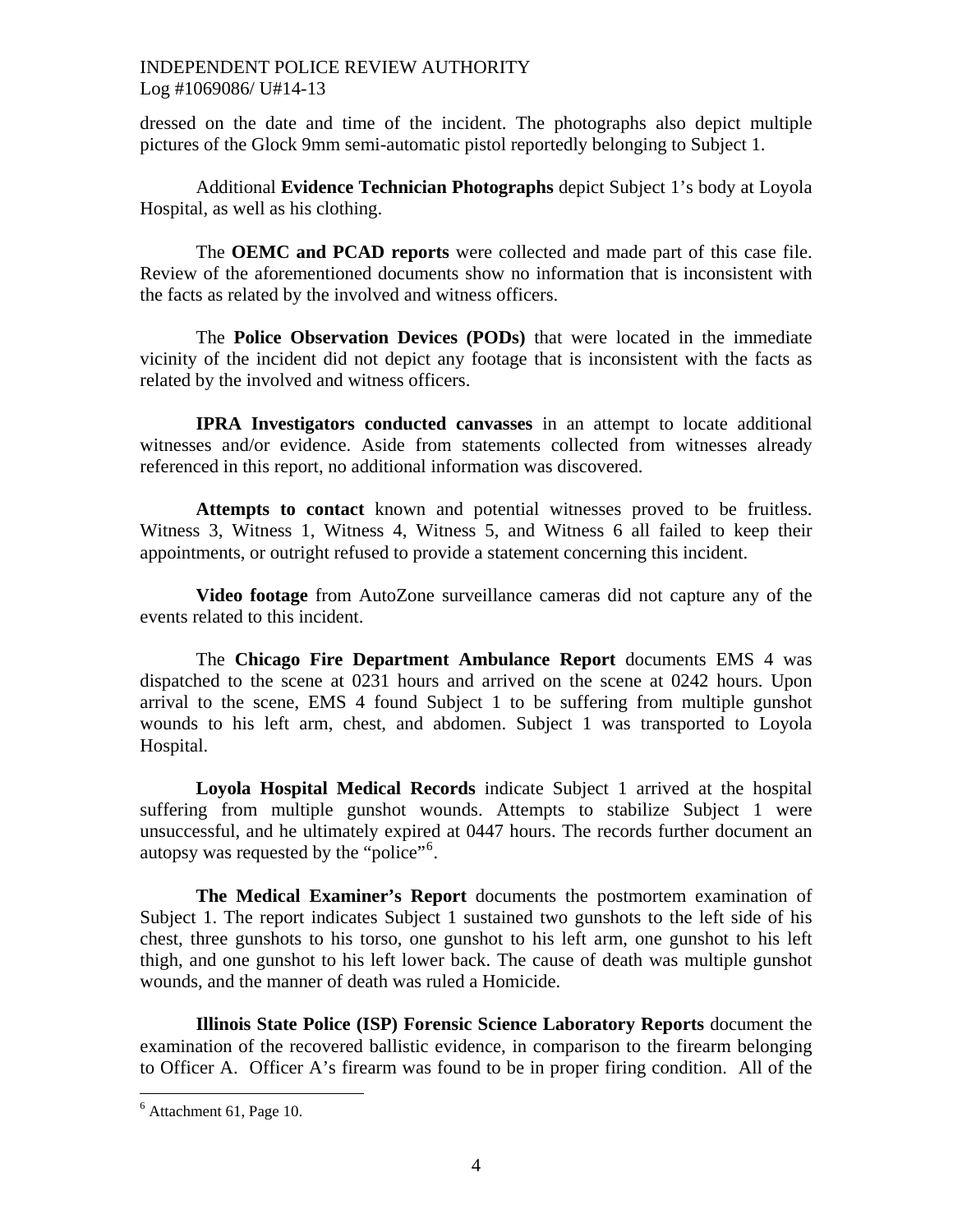ballistic evidence corresponds to Officer A's Sig Sauer 9mm pistol, confirming Officer A fired seven (7) times.

Additional ISP reports document the examination of the Glock 9mm semiautomatic pistol, reportedly belonging to Subject 1, for latent prints. There were no suitable latent impressions for comparison recovered from the pistol.

**In her statement to IPRA on 11 May 2014, Witness 2** stated she was with her friend, Witness 1, and Witness 1's boyfriend, Subject 1. Witness 2 said they had been attending a gathering at a barbershop on the date and time of this incident. Witness 2 and Witness 1 began to walk across Madison Street towards their car, which was parked on Lotus Street just north of Madison Street, after the gathering ended.

Witness 2 said a large group of people were involved in a commotion on the southwest corner of Madison Street and Lotus Street. Witness 2 observed Subject 1 running from the large group of people, with at least one police officer following behind him. Witness 2 stated Subject 1 ran past her, towards Lotus Street. Witness 2 stated she only noticed Subject 1's red shirt as he ran past her, and she could not recall observing him holding a firearm as he ran past. Witness 2 related she heard several gunshots, but did not see the shooting take place. Witness 2 said Witness 1 began yelling words to the effect of, "they shot 'em, [*sic*]"[7](#page-4-0) at which time Witness 2 observed police officers pushing Witness 1 away from where Subject 1 was now laying on the ground.

**In his statement to IPRA on 11 May 2014, CPD Sergeant 2,** related he was responding to a battery in progress report in the area of 5400 W. Madison Street on the date and time of this incident, when he observed a large group of people gathered in the intersection of Madison Street and Lotus Street.

CPD Sergeant 2 stated he was speaking with the owner of the "In the Cut" barbershop, while other officers, including Officer A and Officer B, were beginning to disperse the crowd gathered at the intersection. CPD Sergeant 2 heard an announcement on the radio that a person in the crowd had a gun, at which point CPD Sergeant 2 looked towards the crowd and observed Subject 1 moving away from the crowd.

CPD Sergeant 2 saw Officer A pursue and attempt to apprehend Subject 1 by grabbing the back of Subject 1's shirt collar. CPD Sergeant 2 then observed Subject 1 shrug his shoulder to break free of Officer A's grasp. CPD Sergeant 2 stated it appeared Subject 1 was then retrieving an item from the left side of his waist as he turned towards Officer A. CPD Sergeant 2 then heard multiple gunshots. CPD Sergeant 2 said he was approximately 20-25 feet away at the time of the shots, and ran towards Officer A immediately following the gunshots.

CPD Sergeant 2 then saw Subject 1 had fallen to the ground and that Subject 1 had apparently dropped a firearm as he fell. CPD Sergeant 2 related Officer A first kicked the weapon out of Subject 1's reach, and then picked the weapon up, as a crowd was

<span id="page-4-0"></span> $<sup>7</sup>$  Attachment 26, Page 18, Line 12.</sup>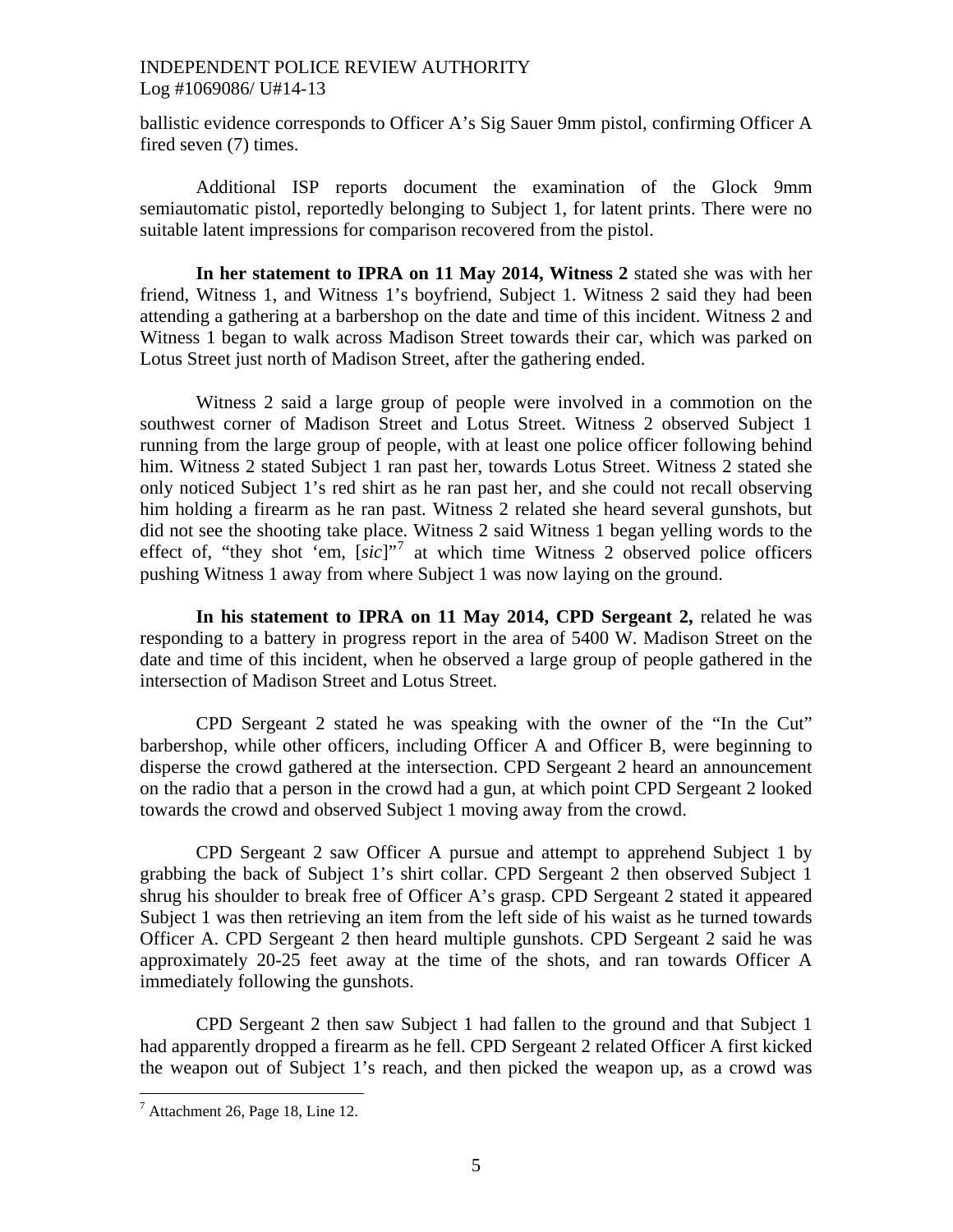gathering in the immediate area. CPD Sergeant 2 said it did not appear Officer A had any other options but to use deadly force against Subject 1.

In her statement to IPRA on 11 May 2014, Officer B, related she was working a violence reduction initiative with her partner, Officer A, on the date and time of this incident. Officer B stated she and Officer A were responding to a report of a battery in progress in the area of 5400 W. Madison Street, when they observed a large group of people gathered in the intersection of Madison Street and Lotus Street.

Officer A and Officer B were speaking to the individuals at the "In the Cut Barbershop" regarding the report of a battery when one of the patrons pointed to the group that was gathering in the intersection, and indicated that someone in the crowd was potentially armed with a firearm.

Officer A and Officer B began to walk towards the crowd, as additional officers were converging on the area. Officer B then observed Subject 1 standing near the crowd, pointing a firearm in the direction of several people that were gathered at the intersection. Officer B stated Subject 1 was holding his firearm in his left hand, with his arm raised to shoulder level as he pointed the weapon at the persons in the crowd.

As additional officers began to drive towards the crowd of people, Subject 1 brought his weapon down to his side in an apparent effort to conceal it, and then turned to walk across Madison Street away from the crowd. Officer B stated she and Officer A began to run towards Subject 1, at which time Subject 1 began to run north on Lotus Street. Officer B said that as he ran, Subject 1 had his left hand at or near his waistband. Officer B stated Officer A grabbed Subject 1 by the back of his collar in an attempt to apprehend him, at which time Subject 1 began to turn away from Officer A's grasp.

As Subject 1 was turning, Officer B stated Subject 1 and Officer A crossed behind a large utility box and a construction sign. Officer B said the aforementioned objects obstructed her view, and she did not see what transpired next between Subject 1 and Officer A. Officer B then heard and saw Officer A firing his weapon, causing Subject 1 to fall to the ground.

Officer B recalled observing a firearm on the ground next to where Subject 1 had fallen. Officer A kicked the firearm away and then recovered it from the ground. Officer B stated the recovery of the firearm was necessary due to a large crowd that was converging upon the officer's location.

**In his statement to IPRA on 13 May 2014, Officer A** related he was working a violence reduction initiative with his partner, Officer B, on the date and time of this incident. Officer A stated he and Officer B were responding to a battery in progress call in the area of 5400 W. Madison Street, when they observed a large group of people gathered in the intersection of Madison Street and Lotus Street.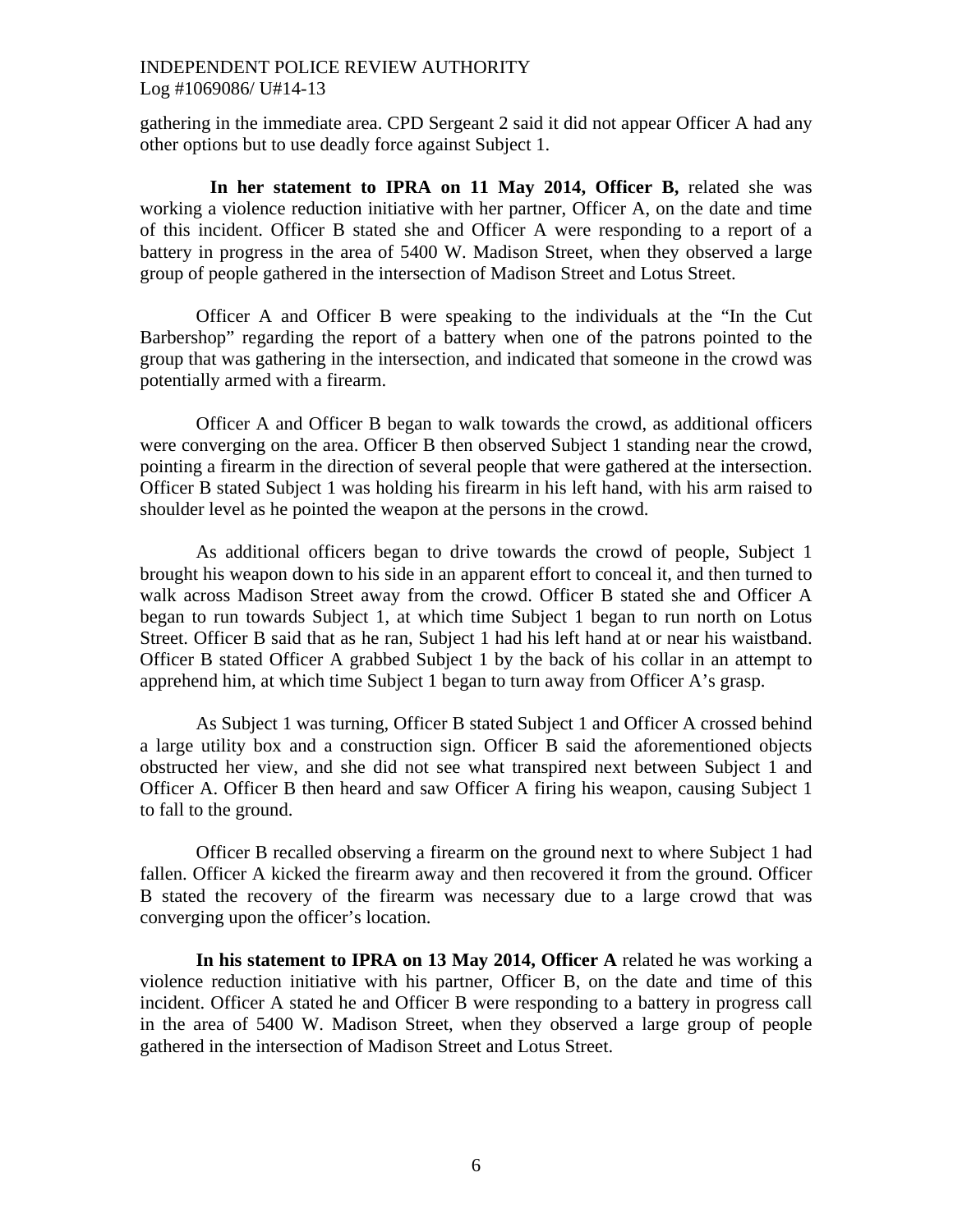Officer A related he, CPD Sergeant 2, and Officer B began to move towards the crowd in an effort to disperse the individuals who appeared to be preparing to fight each other. Officer A stated a call then came over the police radio regarding a person with a gun in the 5400 block of W. Madison Street, which was immediately west of him.

Moments later, Officer B informed Officer A that a black male wearing a red plaid shirt was in possession of a firearm. Officer A looked in the direction Officer B indicted and observed Subject 1 moving away from the crowd, holding his left arm down by his side. Officer A related he did not see the firearm, but understood Officer B had observed it and was further under the belief that the subject was armed based on the way he ran with his arm along his left side. Officer A began to run towards Subject 1, in an effort to apprehend him. As he ran, Officer A drew his weapon and announced his office, directing Subject 1 to stop.

Officer A caught up to Subject 1, grabbed the back of his collar, in an effort to apprehend him, and yelled, "drop the gun!" At that time, Subject 1 lowered his shoulder and began to turn counterclockwise towards Officer A. Officer A saw Subject 1 was holding a black colored pistol in his left hand, and observed Subject 1 was now turning towards him with the weapon. Based on Subject 1's movement, Officer A stated he was certain Subject 1 was in the process of pointing the firearm at him. At that time, in fear for his life, Officer A began firing his weapon at Subject 1.

Officer A fired his weapon seven (7) times, striking Subject 1. Officer A stated Subject 1 dropped his firearm as he fell to the ground. Officer A kicked the firearm away from Subject 1's reach, and then picked the weapon up off of the ground, as a large crowd was beginning to converge on him and Subject 1. Officer A held the firearm in his left hand, until relinquishing the weapon to Sergeant Goldsmith.